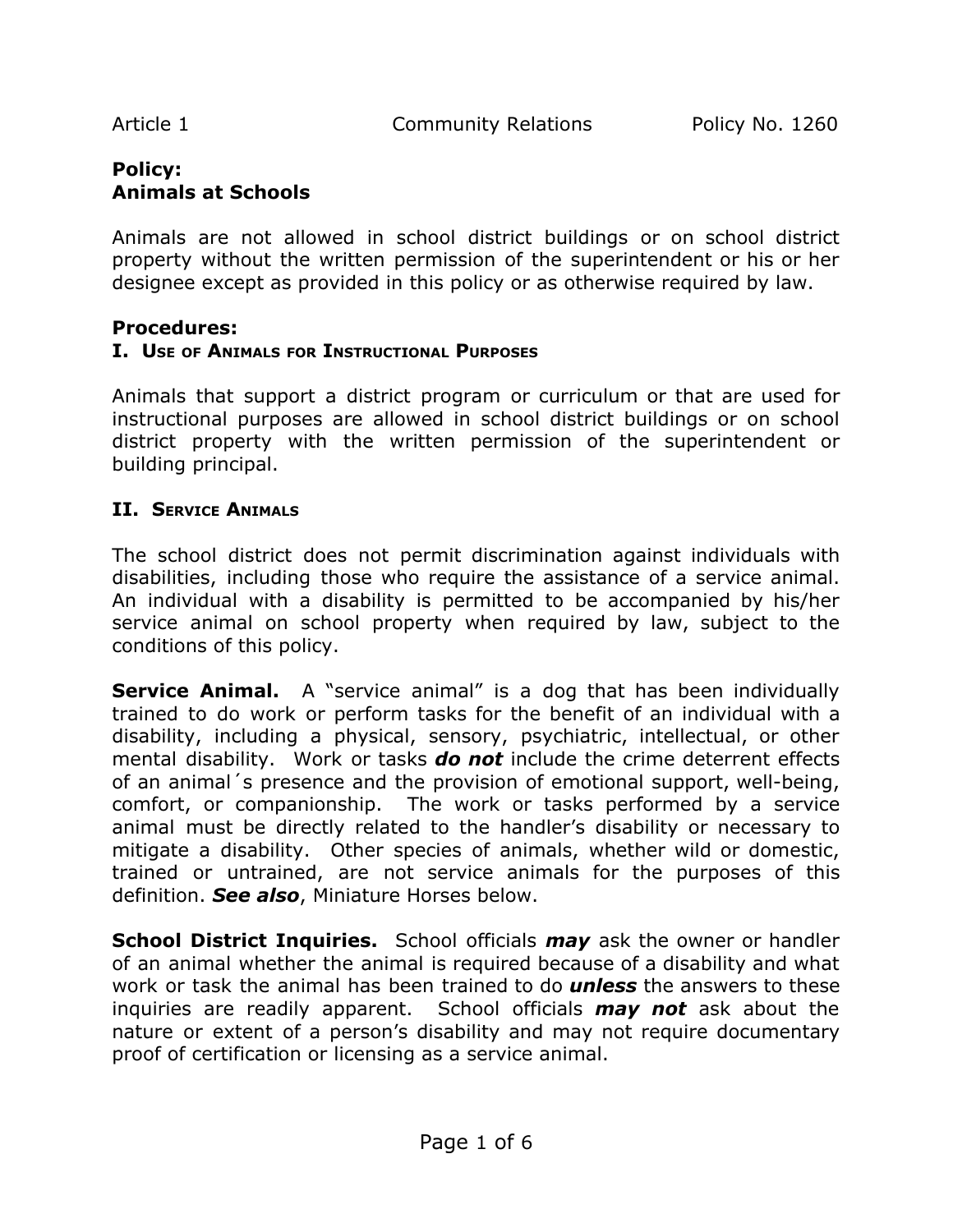**Procedural Requirements.** The following requirements must be satisfied **before** a service animal will be allowed in school buildings or on school grounds:

**Request.** A person who wants to be accompanied by his/her service animal must submit a written request form to a principal or superintendent. The request form is attached to this policy. These requests must be renewed each school year or whenever a different service animal will be used. When a request to be accompanied by a service animal is submitted by, or on behalf of, a student who has an Individualized Education Program (IEP) and/or a Section 504 Plan, then the request shall be promptly referred to the student's respective IEP Team and/or 504 Team for its consideration and/or input.

**Health and Vaccination.** The owner or handler must have proof of current licensure from the local licensing authority including proof of the service animal's current vaccinations and immunizations required by law.

Service animals will not be allowed in school buildings or other school property until the school has approved the request.

**Control.** A service animal must be under the control of its handler at all times. The service animal must have a harness, backpack, vest identifying the dog as a trained service dog, leash, or other tether. If the handler is unable to use a harness, backpack, vest, leash, or other tether, because of a disability or the use of a harness, backpack, vest, leash, or other tether would interfere with the service animal's safe, effective performance of work or tasks, the use of these items is not required. However, the service animal must be otherwise under the handler's control.

**Exclusion or Removal from School.** A service animal may be excluded from school property and buildings if a school administrator determines that:

- (1) A handler does not have control of the service animal;
- (2) The service animal is not housebroken;
- (3) The service animal presents a direct and immediate threat to others in the school; or
- (4) The animal's presence fundamentally alters the nature of the service, program, or activity.

The handler or the student's parent or guardian shall be required to remove the service animal from school premises immediately upon such a determination. If the service animal is removed, the individual with a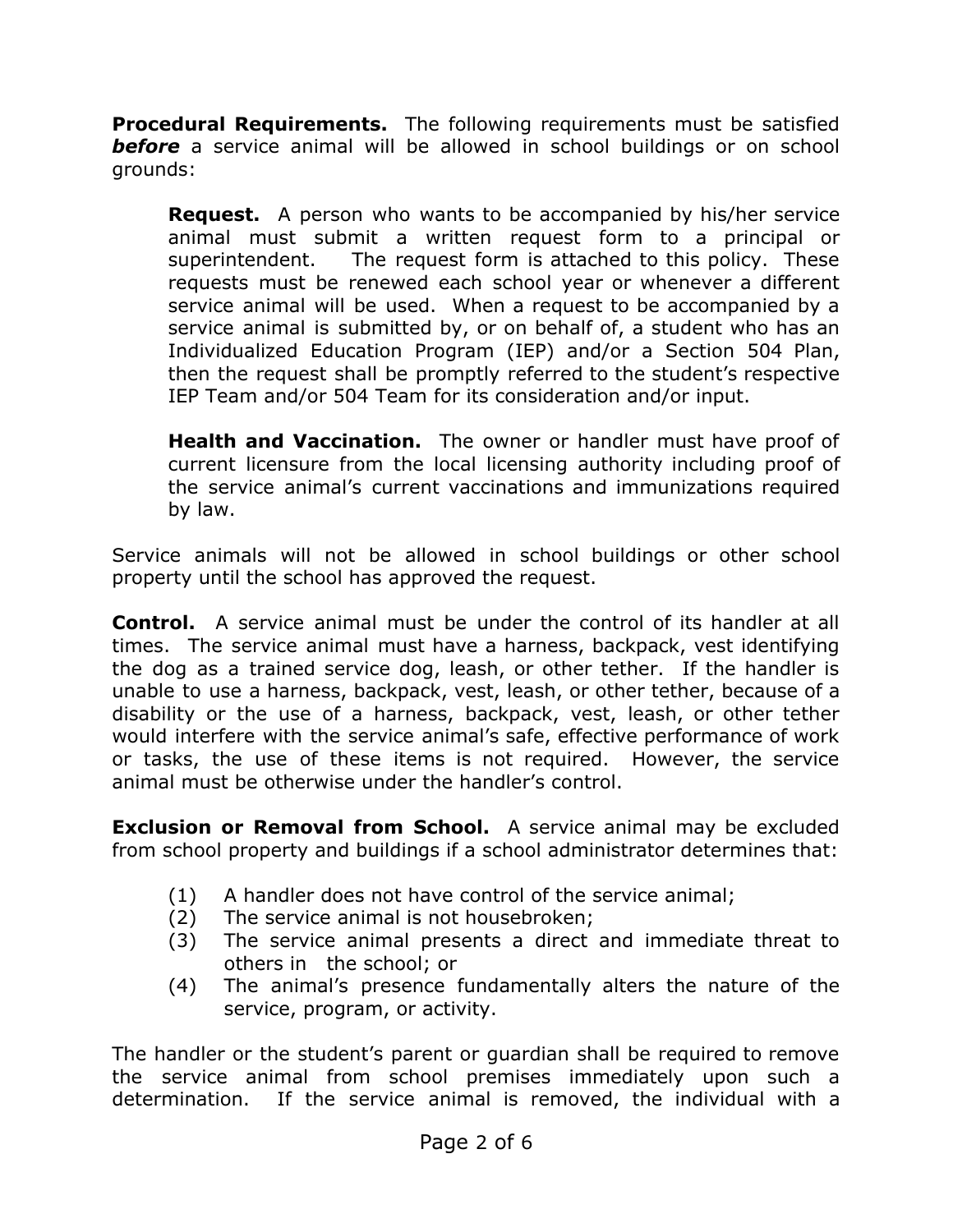disability shall be provided with the opportunity to participate in the service, program, or activity without the service animal.

**Allergic Reactions.** If any student or school employee assigned to a classroom or mode of transportation in which a service animal is permitted suffers an allergic reaction to the service animal, the person having custody and control of the animal will be required to remove the animal to a different location designated by an administrator. The school will arrange a meeting between school personnel, the individual with the disability, and the parents or guardian(s) of the person with the disability if that person is a student to develop an alternate plan.

**Supervision and Care of Service Animals.** The owner or handler of a service animal is solely responsible for the supervision and care of the animal, including any feeding, exercising, and clean up while the animal is in a school building or on school property. The student's parent or guardian is responsible for providing for the supervision and the care of the animal in the event that his or her student is not able to do so. The school district is not responsible for providing any care, supervision, or assistance for a service animal.

**Extra Charges.** The owner or handler of a service animal will not be required to pay an admission fee or a charge for the animal to attend events for which a fee is charged.

**Damage to School Property and Injuries.** The owner or handler of a service animal is solely responsible and liable for any damage to school property or injury to personnel, students, or others caused by the animal.

**Miniature Horses.** Requests to permit the use of a miniature horse by an individual with a disability will be addressed on a case-by-case basis by considering the following factors:

- (1) The type, size, and weight of the miniature horse and whether the facility can accommodate these features;
- (2) Whether the handler has sufficient control of the miniature horse;
- (3) Whether the miniature horse is housebroken; and
- (4) Whether the miniature horse's presence in a specific facility compromises legitimate safety requirements that are necessary for safe operation.

All additional requirements outlined in this policy, which apply to service animals, shall apply to miniature horses.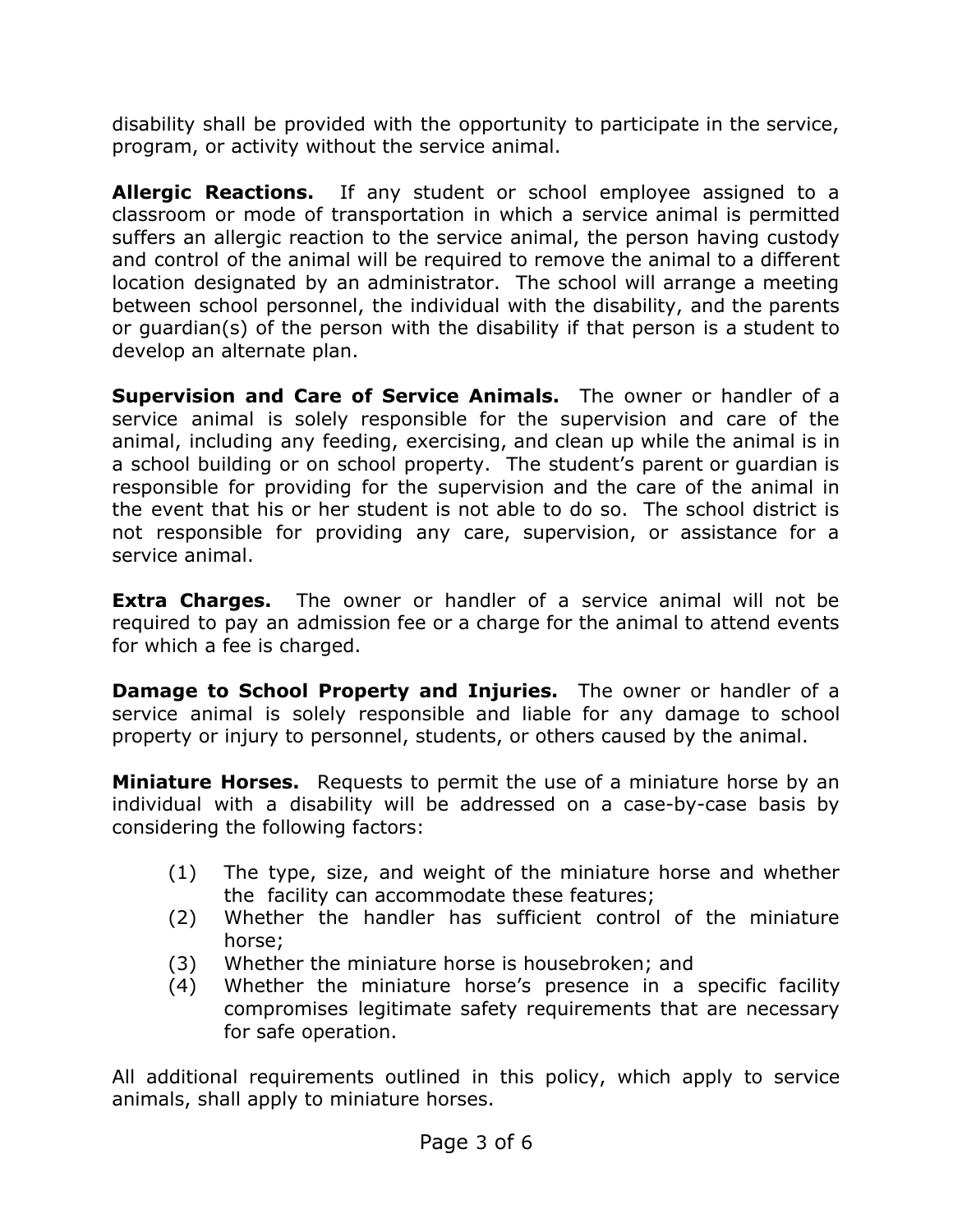**Service Animal in Training.** This policy shall also be applicable to service animals in training that are accompanied by a bona fide trainer.

**Denial of Access and Grievance.** If a school official denies a request for access of a service animal, the disabled individual or parent or guardian can file a written grievance with the school's Section 504 Coordinator.

# **III. THERAPY ANIMALS**

The school district supports the use of therapy animals by teachers or other qualified school personnel ("Owner") for the benefit of its students subject to the conditions of this policy.

**Therapy Animal.** A "therapy animal" is an animal that has been individually trained and certified to work with its Owner to provide emotional support, well-being, comfort, or companionship to school district students. Therapy animals are not "service animals" as that term is used in the American with Disabilities Act. The animal must be well behaved and have a temperament that is suitable for interaction with students and others in a public school. Therapy animals are personal property of the Owner and are not owned by the school district.

**Therapy Animal Standards and Procedures.** The following requirements must be satisfied *before* a therapy animal will be allowed in school buildings or on school grounds:

**Request.** An Owner who wants to bring a therapy animal to school must submit a written request form to a principal or superintendent. The request form is attached to this policy. The request must be renewed each school year or whenever a different therapy animal will be used. When a request to bring a therapy animal to school is submitted by, or on behalf of, a student who has an Individualized Education Program (IEP) and/or a Section 504 Plan, then the request shall be promptly referred to the student's respective IEP Team and/or 504 Team for its consideration and/or input.

**Training and Certification.** The Owner must submit training and certification information requested by the Superintendent or his or her designee. Any certification required by the school district must remain current at all times.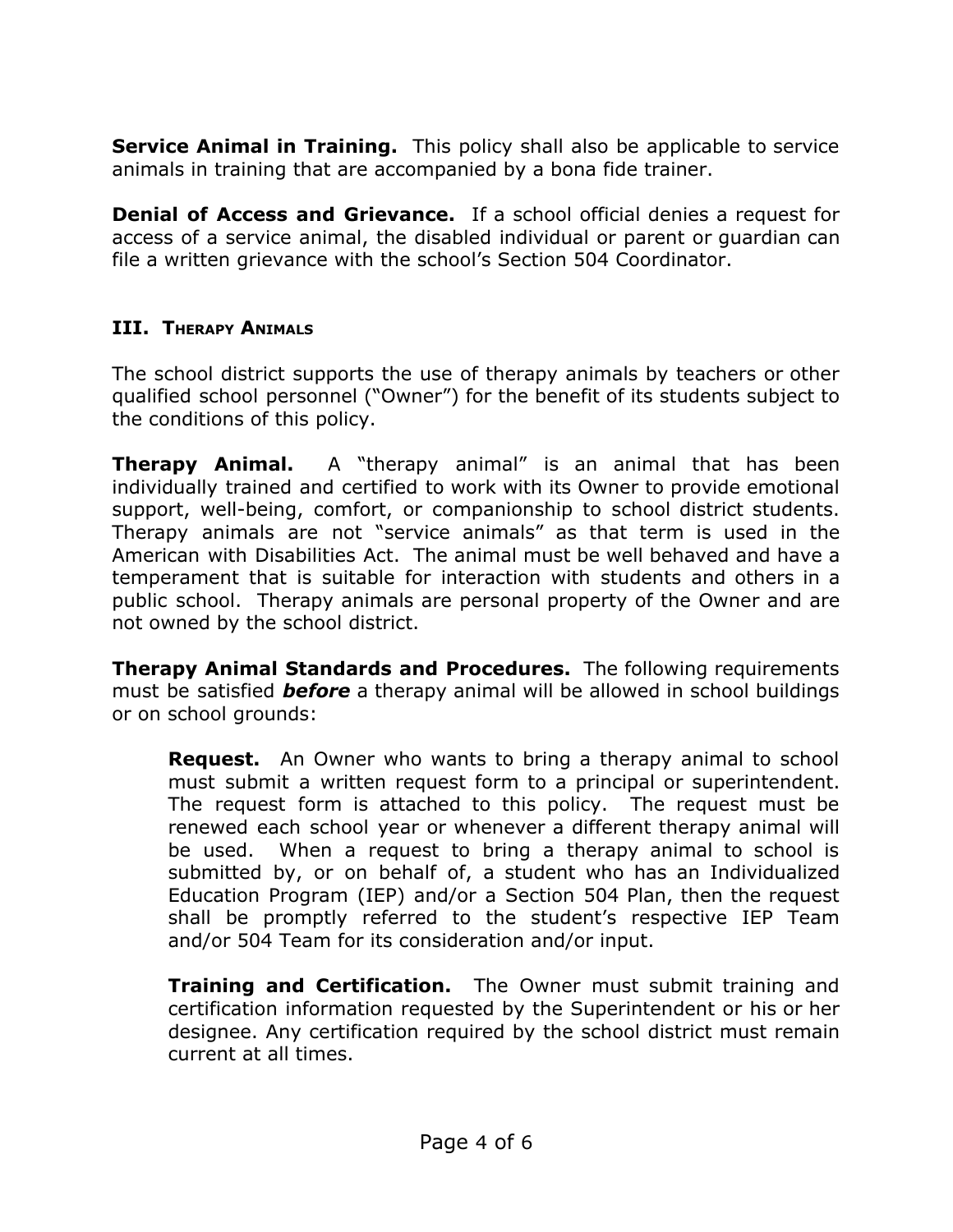**Health and Vaccination.** The therapy animal must be clean, well groomed, in good health, house broken, and immunized against diseases common to such animals. The Owner must submit proof of current required licensure from the local licensing authority and proof of the therapy animal's current vaccinations and immunizations from a licensed veterinarian, if applicable.

**Control.** A therapy animal must be under the control of the Owner at all times.

**Identification.** The therapy animal must have appropriate identification identifying it as a therapy animal.

**No Disruption.** The therapy animal must not disrupt the educational process by any of its behaviors.

**Health and Safety.** The therapy animal must not pose a health and safety risk to any student, employee, or other person at school.

**Supervision and Care of Therapy Animals.** The Owner is solely responsible for the supervision and care of the therapy animal, including any feeding, exercising, and clean up while the animal is in a school building or on school property. The school district is not responsible for providing any care, supervision, or assistance for a therapy animal.

**Authorized Area(s).** The Owner shall only allow the therapy animal to be in areas in school buildings or on school property that are authorized by school district administrators.

**Insurance.** The Owner must submit a copy of an insurance policy that provides liability coverage for the therapy animal while on school property.

**Exclusion or Removal from School.** A therapy animal may be excluded from school property and buildings if a school administrator determines that:

- (1) A handler does not have control of the therapy animal;
- (2) The therapy animal is not housebroken;
- (3) The therapy animal presents a direct and immediate threat to others in the school; or
- (4) The animal's presence otherwise interferes with the educational process.